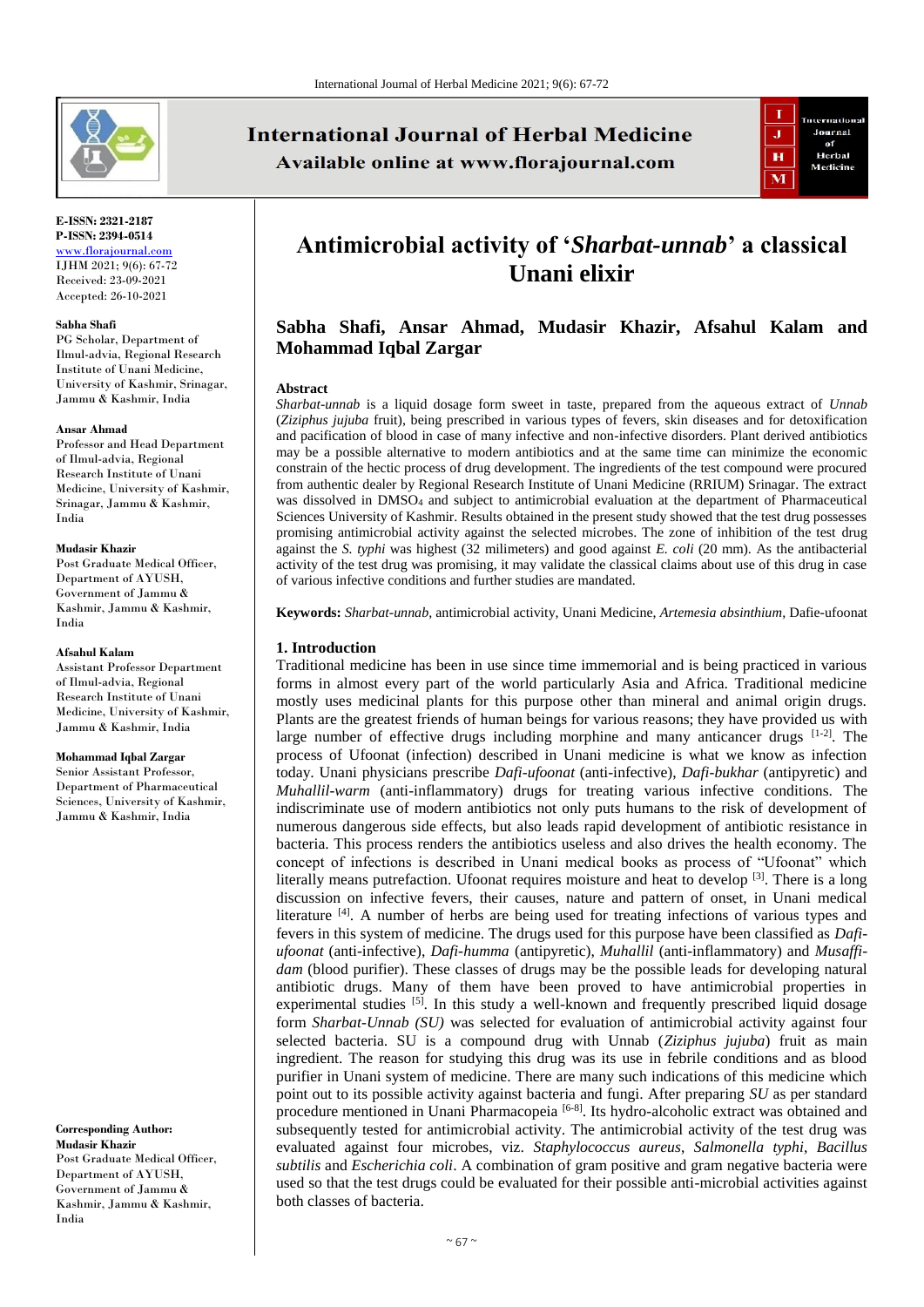#### **2. Materials and Methods**

**2.1 Plant material:** The ingredients of Sharbat Unnab (SU) were procured from authentic dealer by Regional Research Institute of Unani Medicine (RRIUM) Srinagar. SU was prepared as per standard procedure [9] and guidelines in the Pharmacy section of Regional Research Institute of Unani Medicine Srinagar.

**Table 1:** Ingredients of Sharbat-e-Unnab

| S. No. | <b>Ingredients</b>                     | <b>Ouantity</b>         |  |
|--------|----------------------------------------|-------------------------|--|
| ı.     | Unnab Vilayati (Ziziphus jujube fruit) | $0.46 \text{ kg}$       |  |
|        | Shakar safed (white sugar)             | 0.933 $kg$ to 1.39 $kg$ |  |
|        | Water                                  | 1.86 litres             |  |

**2.2 Identification of ingredients and the compound formulation**: The ingredients of the test compound where identified prior to compound preparation and subsequently the compound formulation was also identified and authenticated by Dr Mohd Afsahul Kalam, Asst. Professor, Department of Ilmul Advia (Pharmacology), RRIUM Srinagar. The specimen of the ingredients and the compound drug was preserved in the phyto-chemistry lab. With voucher number  $S-2016.$ 

**2.3 Preparation of Extracts**: The ingredients of test formulation SU were coarsely powdered in an electric grinder. The powder of each drug was extracted separately in 50% alcohol (hydro alcoholic) with the help of soxhlet's apparatus for 6 hours and then the extracts were dried in oven at 60°C and were dissolved in DMSO (dimethyl-sulphoxide) to required concentration  $[10-11]$ .

**2.4 Mueller Hinton Agar (MHA)):** Media was procured from HIMEDIA Mumbai in dehydrated form and reconstituted using distilled water as per directions of manufacturer. The composition of Mueller Hinton agar is as follows [12]; Meat infusion from 300g; 2.00gms/ltr Casein; acidhydrolysate 17.50gms/ltr, Starch 1.50gms/ltr, Agar 17.00gms/ltr.

# **2.5 Mueller Hinton Broth (MHB)**

**Dimethyl Sulphoxide (DMSO):** This solvent was used for making test solutions of the extract and was also used as negative control [13].

**Normal saline:** 0.9% NS was used to make bacterial suspension of test bacteria of all the four strains used in the study.

**Distilled Water:** Distilled water was used for the preparation of MHA and MHB medium.

**2.6 Test microorganisms:** A panel of bacterial strains [bacteria: *staphylococcus aureus* (ATCC 6538P), *Bacillus subtilis* (ATCC 19659), *Eshcheria coli* (ATCC 8739), and *Salmonella typhimurium* (ATCC 13311) were used in the study. All bacterial strains were obtained from HiMedia Mumbai.

**2.7 Mc Farland standard solution:** For preparing a desired inoculum of 6 cfu/ml it has to be compared with 0.5 Mc Farland standard. This standard was prepared by adding 0.5 ml of 0.048 M Bacl<sub>2</sub> to 99.5 ml of 0.18 M H<sub>2</sub>SO<sub>4</sub> (1%v/v) with constant stirring. After preparation the standard was transferred to sterile screw cap tubes of equal size and sealed tightly to prevent loss by evaporation. The standard solution was protected from light and stored at room temperature [14].

**2.8 Revival of bacteria:** Lyophilized bacterial cultures were revived as per the manufacturer's instructions [15]. Sterile MHB was poured into sterile culture tubes up to 4ml. The bacterial tube was opened under laminar hood. With the help of a cotton bud the bacteria were transferred to the broth medium and kept in incubator at  $37 \text{ °C}$  for 18 to 20hrs. Bacteria were revived on agar medium also. 20ml of sterile agar medium was poured in petri plate and after cooling down cotton bud was dipped in liquid bacteria and the bud was rubbed on the agar medium in streaking manner. The petri plate was kept in incubator at  $37\text{ °C}$  for 18-20hrs. All the process was done under laminar hood.

**2.9 Preparation of bacterial suspension:** The bacterial suspensions were prepared by suspending freshly cultured bacterial strains in sterile normal saline (0.9%). The turbidity of the bacterial suspensions was adjusted to 0.5 McFarland standards on spectrophotometer at a wave length of 625nm. These suspensions were used within 30 min of preparation.

**Glass ware:** Sterile petri plates of 90mm, sterile culture tubes, sterile inoculating loop, sterile cork borer, funnel, beakers, conical flask, stirrer etc.

# **2.10 Positive control**

**1. Gentamicin:** The Gentamicin and tetracycline antibiotic discs (SD016) were procured from HIMEDIA containing 10µg in each disc and served as positive control.

**2.11 Agar well diffusion method**: The bacterial activity tests were carried out using agar well diffusion assay [16]. After sterilization the tubes were cooled down so that a temperature of medium is reached above  $45$  to  $50^{\circ}$ C and inoculation was done at this temperature. This inoculated medium was poured into sterile petri plates of 90mm to yield a uniform depth of 4mm. The media in petri plates was allowed to solidify under laminar hood. After solidifying the media sterile cork borer of 6mm in diameter was used to form uniform wells into each plate. Each petri plate contained four wells with the 40 micro liter volume of each concentration (10mg/Ml, 5mg/Ml,2.5mg/Ml and 1.25mg/Ml) of hydro-alcoholic extract of the test drug. The extract was dissolved in DMSO which also served as negative control. The positive control test discs of gentamycin (10 microgram per disc) and tetracycline (10microgram per disc) was also placed in petri plate. All the petri plates were kept for one hour for pre-diffusion of extracts before incubating. After 18 to 20 hours in incubator at 37<sup>0</sup>C the plates were observed for zone of inhibition. The antibacterial activity of extract was measured by antibiotic scale and compared with the standard against the test microorganisms.

# **2.12 Minimum Inhibitory Concentration (MIC) determination**

- 1. Macro Broth dilution method
- 2. Agar dilution method
- 3. For testing the minimum inhibitory concentration of the test drugs two tests broth dilution and Agar dilution were performed for cross checking the results [17].

**2.13 Macro Broth Dilution Method**: The MIC of test drug was determined by macro broth dilution method [18]. The different concentrations of the extract was prepared in DMSO and then 1ml of each concentration was poured into 5ml sterile Muller Hinton media tubes and then 1 micro liter of each bacterial suspension was poured into the MHB medium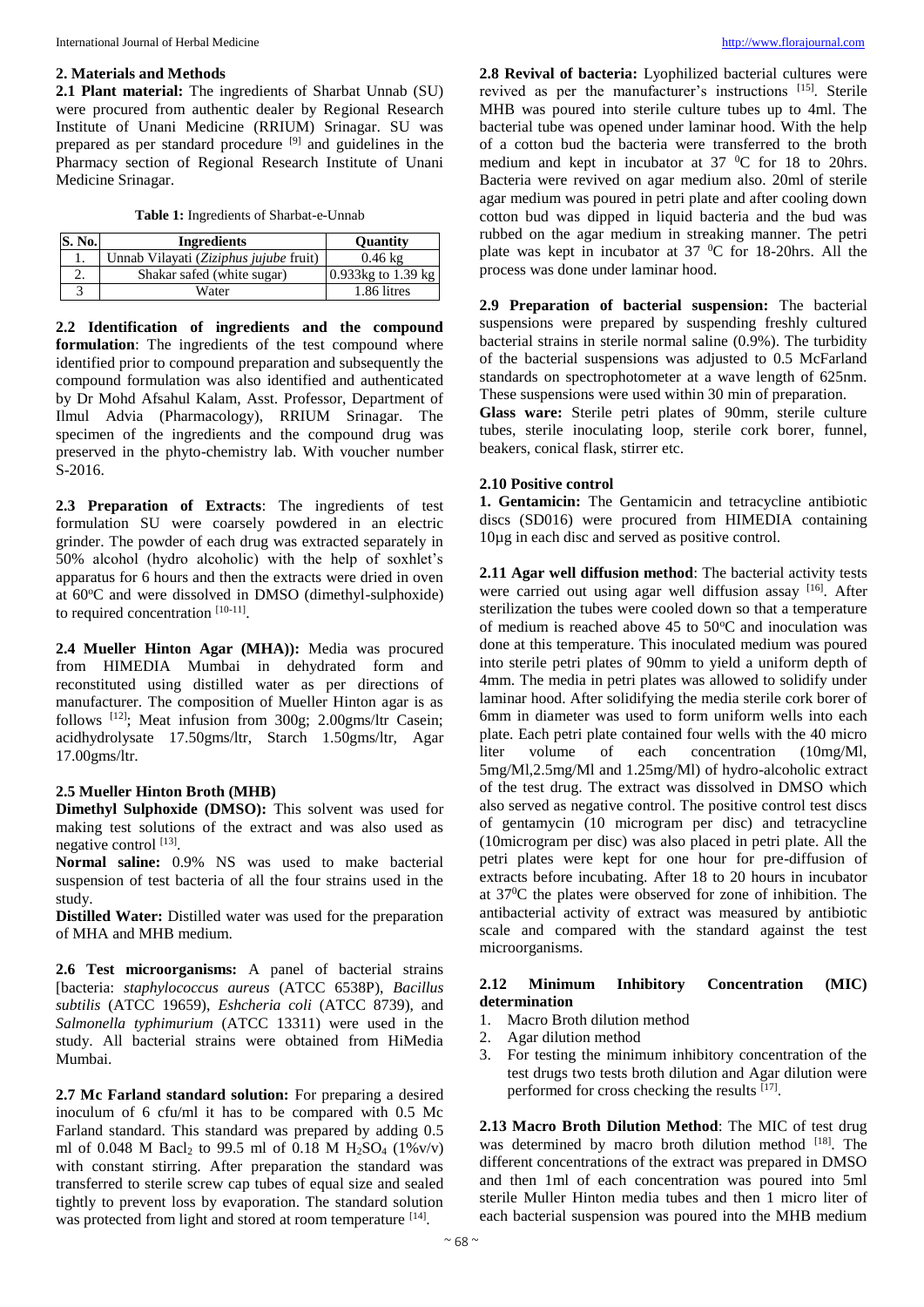and mixed thoroughly. Known inoculum of only positive control in one tube under laminar hood was taken. All the tubes were kept in incubator at 37 degree centigrade for 18 to 20 hours and then MIC was determined. MIC was determined as the lowest concentration of extract inhibiting visible growth of each organism in the tube.

**2.14 Agar Dilution Method**: 10ml of sterile MHA was poured in sterile petri plates under laminar hood and then the plates are allowed to solidify. 1ml of each extract at different concentrations was poured into plates along with 1ml of bacterial suspension. After pre-diffusion of extracts for 1 hour the plates were kept in incubator for 18 to 20 hours at  $37^{\circ}$ C. The MIC was determined by measuring the visible zone of inhibition of micro-organisms at different concentrations after comparing it with the growth at the bacterial spot [19-20]

#### **3. Results**

**3.1 Microbial load**: The microbial load of the extracts was simply checked by placing the sample drugs on sterile petri plates under Laminar hood and were kept in incubator for 24 hours duration and then examined for microbial contamination. No microbial contamination was shown by any extract after incubation period.

**3.2 Antimicrobial activity**: The antimicrobial activity of the test drug was carried at the department of Pharmaceutical sciences, University of Kashmir. The agar well diffusion method was employed to test the antimicrobial activity of the test drugs. After preparation of the agar medium as per standard procedure it was inoculated with test bacteria. The inoculated media was poured into sterile petri plates of 90 mm to yield a uniform depth of 4mm. The media in petri plates was allowed to solidify under laminar hood. After solidifying the media sterile cork borer of 6mm in diameter was used to form uniform wells into each plate. Each petri plate contained four wells with the 40 micro liter volume of each concentration (10mg/Ml, 5mg/Ml, 2.5mg/Ml and 1.25mg/Ml) of the extract. The extracts were dissolved in DMSO which also served as negative control. The positive control test discs of gentamycin (10 microgram per disc) and tetracycline (10 microgram per disc) was also placed in petri plate. All the petri plates were kept for one hour for prediffusion of extracts before incubating. After 18 to 20 hours in incubator at  $37^{\circ}$ C the plates were observed for zone of inhibition. The antibacterial activity of extract and (SU) were measured by antibiotic scale and compared with the standard against the selected pathogens viz. *Staphylococcus aureus*, *Salmonella typhi*, *Bacillus subtilis* and *Escherichia coli*. The test drugs showed significant zone of inhibition against the selected microbes (Table 2,3 and 4).

HA extract of *Ziziphous jujuba* showed highest zone of inhibition (30mm) against S. aureus and 23mm zone of inhibition against *E.coli*.

**3.2 Minimum inhibitory concentration (MIC)**: The minimum inhibitory concentration of the test drug was determined using Macro Broth dilution method and Agar dilution method.

The Minimum bactericidal concentration (MBC) of the same drug was calculated as 400mcg. The HAEZJ extract also showed MIC at 100 mcg to 200mcg against *S. aureus* and its MBC against the same organism was 400mcg. HAEZJ also showed MIC of 400mcg against *S. typhi*. MIC of the test drug were only determined for those bacterial strains against which the dugs showed good antibacterial activity.

The slight higher MIC and MBC of the test might be due to the fact that it is not a pure chemical but a crude extract with number of different chemicals. The actual chemical responsible for the antimicrobial activity of the test drug after separation might show the same activities at a much smaller concentration.



**Fig 1:** Media plate showing extensive growth of *S. aureus*



**Fig 2:** Zone of inhibition of test drug SU aginst *E. coli* compared with tetracycline

![](_page_2_Picture_16.jpeg)

**Fig 3:** Agar plate showing inhibition of *S. aureus* by HAEZJ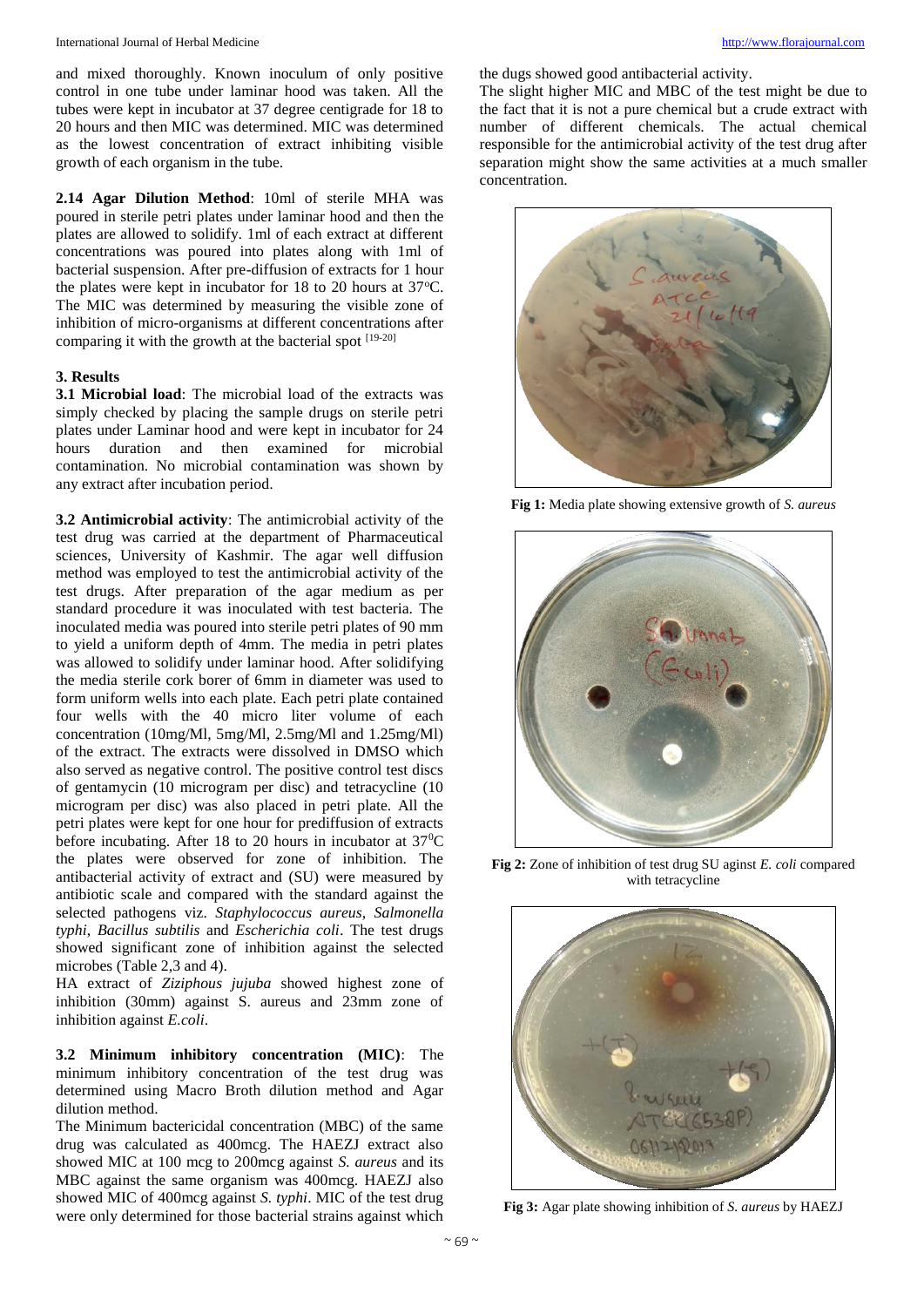**Table 2:** Antimicrobial activity of Hydro-alcoholic extract of *Ziziphus jujuba* (HAEZJM) against the four test bacteria

|                     | Concentration of test drug (HAEZJM)(mg/ml) |    | Standard drug(positive control) $(10\mu g)$ |     |    |    |
|---------------------|--------------------------------------------|----|---------------------------------------------|-----|----|----|
| <b>Microbes</b>     | 1Z                                         | 27 | 3Z                                          | 47. |    | GM |
|                     | Zone of inhibition (mm)                    |    |                                             |     |    |    |
| <i>S.aureus</i>     | 30                                         | 23 | 16                                          |     |    |    |
| <b>B.</b> subtalis. | 23                                         | 20 |                                             |     |    |    |
| E.coli              | 23                                         |    | 18                                          |     |    |    |
| S. typhi            |                                            |    | ıь                                          |     | 38 | 30 |

Note:  $1Z=10$ mg/ml,  $2Z=5$ mg/ml,  $3Z=2.5$ mg/ml.  $4Z=1.25$ ./ml, TC is Tetracycline and GM is Gentamicin.

![](_page_3_Figure_5.jpeg)

**Fig 4:** Comparison of test drug (HAEZJ) activity with standard drugs

| Table 3: Comparison of antibacterial activity of HAEZJ and standard drugs against Staphylococcus aureus |  |
|---------------------------------------------------------------------------------------------------------|--|
|---------------------------------------------------------------------------------------------------------|--|

| Concentration of test drug (HAEZJ) | <b>Zone of Inhibition (mm)</b> | Zone of inhibition by test drug |                        |
|------------------------------------|--------------------------------|---------------------------------|------------------------|
|                                    |                                | Tetracycline $(10\mu g)$        | Gentamicin $(10\mu g)$ |
| 10mg/ML                            |                                |                                 |                        |
| 5mg/ML                             |                                | 30                              |                        |
| 2.5mg/ML                           |                                |                                 |                        |
| $1.25$ mg/ML                       |                                |                                 |                        |

**Table 4:** Comparison of antibacterial activity of HAEZJ and standard drugs against Salmonella typhi

|                                    |                                | Zone of inhibition by test drug |                        |
|------------------------------------|--------------------------------|---------------------------------|------------------------|
| Concentration of test drug (HAEZJ) | <b>Zone of Inhibition (mm)</b> | Tetracycline $(10\mu g)$        | Gentamicin( $10\mu$ g) |
| $10 \text{ mg}/\text{ML}$          |                                |                                 |                        |
| $5 \text{ mg}/\text{ML}$           |                                | 39                              | 28                     |
| $2.5 \text{ mg}/\text{ML}$         |                                | 38                              | 34                     |
| $1.25 \text{ mg}/\text{ML}$        |                                |                                 | 28                     |

From the above graphical analysis, representing the antimicrobial activity of test drug HAEZJM and standard drugs (tetracycline and gentamicin) against the four test organisms, it is evident that corresponding to each test organisms the maximum zone of inhibition is due to standard drugs tetracycline and gentamicin in comparison to average level zone of inhibition of test drugHAEZJM at different concentrations. It is also worth to note here, that with increase in concentration in test drugHAEZJM the zone of inhibition tends to increases against all the test organisms used in the study.

# **4. Discussion**

Plants and other natural sources of complex range of chemicals can be promising in development of new drugs. Many researchers focus on identifying leads for drug development from chemicals like oils, saponins, alkaloids, and tannins etc. which occur naturally in plants in a diverse range [21-22].

There are a number of plant based drugs which show a wide range of antimicrobial activity, including activity against gram positive and gram negative as well as antifungal

activities  $[23]$ . This fact forms basis for conducting researches in this direction, to continue our search for better and safe alternative antibiotics. Keeping in view the new challenges and trends for developing effective antibiotic substances, some authors suggest to search and develop antibiotic drugs from natural sources. Traditional medicines, including Unani medicine primarily use drugs of natural origin. Therefore they may be able to provide us a lead for developing new antibiotics<sup>[24-25]</sup>.

We are on war with bacteria, while we develop new weapons to destroy them; they form new tactics to protect them. Pathogenic bacteria develop resistance to antibiotics through many ways, either by deactivating the drug or by protecting themselves from effect of the antibiotic drugs on them. Bacterial resistance may be a threat not only to human civilization but animals also, in case new drugs could not be developed against mutating bacteria. In that scenario natural drug sources may either be used on holistic approach basis to aid antibiotics in their action through synergism, or they can be a good alternative source of antibiotic leads owing to presence of vast range of active metabolites in them. Plants have shown antibacterial activity against many pathogens, and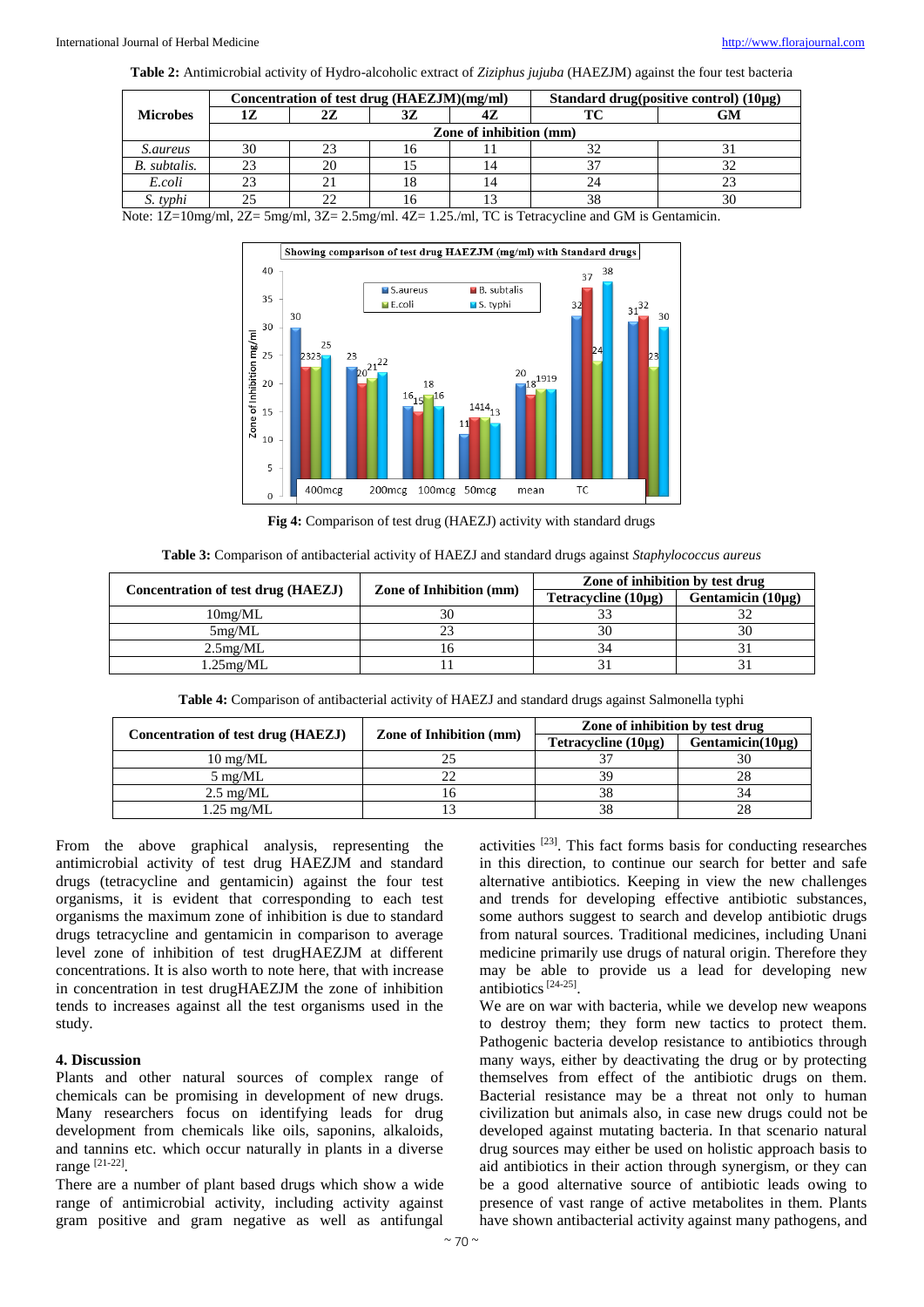also have been shown to act against multidrug resistant strains of NDM-1 group and others. All these findings encourage further studies on natural sources of drugs for development of alternative antibiotic agents [26].

In this study a compound formulation. Sharbat Unnab was selected for evaluation of antimicrobial activity. This syrup is being prescribed in various types of fevers, skin infections, and as blood purifier. A drug can be either directly antipyretic or indirectly by killing or stopping the growth of pathogens in the body which cause fever. As nature has provided plants with lots of chemically different constituents ranging from painkillers to anticancer drugs, our goal is to identify and separate the pharmacologically active constituents from plants traditionally used for different ailments since ages. The concept of infections is described in Unani medical books as process of "Ufoonat" which literally means putrefaction. Ufoonat requires moisture and heat to develop  $[27]$ . A number of herbs are being used for treating infections of various types and fevers in this system of medicine. Different drug classes in unani medicine are prescribed for infective conditions which may provide leads for developing herb based antibiotics.

The hydro-alcoholic extracts of the test drug showed significant zone of inhibition against the selected microbes. It showed highest activity against *staphylococcus aureus.* The test drug showed minimum activity against Bacillus subtilis, which is a good indication in other sense. The *B. subtilis* bacterium is basically more friendly then pathogenic to humans <sup>[28]</sup>. It has been proven to be normal probiotic organism, residing normally inhuman gut as a nonpathogenic and friendly commensal. As the test drug showed less activity against this strain, it indicated that the use of this drug in humans may not possibly harm the friendly bacteria in the intestines. Further studies on the test drug may be conducted to explore its antibiotic potential.

#### **5. Conclusion**

Following conclusions may be drawn from this research work.

The test drug Sharbat Unnab posseses significant antimicrobial activity.

Highest activity of HAE of *Sharbat-e-Unnab* was against Staphylococcus aureus *Sharbat-e-Unnab* in its original form showed significant activity against *E. Coli*. This form of the test drug could not be evaluated against other strains, as it was too viscous to be poured in the micropipette.

The MIC of HAEZJ ranges between 5 to 10mg/ML against *S, Typhi* and MBC of 400 $\mu$ g against the same bacterium.

The test drug showed no activity against *Bacillus subtilis*, indicating that oral intake of this drug may not be disturbing the normal flora of intestines and *B. subtilis* being one of them.

As the antibacterial activity of the test drugs was promising, it validates the classical claims about use of these drugs in case of various infective conditions.

**Acknowledgement** Authors wish to show gratitude towards the Department of pharmaceutical sciences university of Kashmir for technical assistance they provided.

**Conflict of Interest** The authors express no conflict of interest

#### **6. References**

1. Holkova I, Rauova D, Mergova M, Bezakova L, Mikus

P. Purification and Product Categorization of Lipooxygenase from Opium Poppy Cultures (*Papaver somniferum* L.) Molecules. 2019;24:4268.

- 2. Iqbal J, Ahsan B, Abbasi, Mahmood, Tariq, Kanwal S, *et al*. Plant-derived Anticancer Agents: A green anticancer approach. Asian Pacific. 2017;(7):1129-1150.
- 3. Khan A, Iksir Azam. Idara Kitabus Shifa, New Delhi, 2011, 122.
- 4. Samarqandi AN. Sharah Asbab, Ajaz Publishing House, New Delhi, 2007.
- 5. Msaada K, Salem N, Bachrouch O, Bousselmi S, Tammar S, Alfaify A, *et al*. Chemical Composition and Antioxidant and Antimicrobial Activities of Wormwood. JCHEM, 2010.
- 6. Kabiruddin H. Bayaz-e-Kabeer. CCRUM, New Delhi, 2008.
- 7. Smarqandi MAAM. Qarabadeen Maristani. Dept. of Kulliyat, Jamia Hamdard. New Delhi, 2006.
- 8. Arzani HA. (Ed.). Kimiyayi Anasuri. CCRUM. New Delhi, 2006.
- 9. Arzani HA. Qarabadeen Qadri. CCRUM. New Delhi, 2009.
- 10. Azwanida NN. A review on the extraction methods use in medicinal plants, principle, strength and limitation. Med Aromat Plants. 2015;4:1-6.
- 11. Rahman A, Tajuddin, Amin KMY, Rehman S. Antimicrobial Assay of Alcoholic and Hydroalcoholic Extract of a Unani formulation by Agar well Method. Hippocratic Journal of Unani Medicine. 2013;8:59-66.
- 12. Murray PR, Zeitinger JR. Evaluation of Mueller Hinton agar for disk diffusion susceptibility tests. J Clin Microbiol. 1983;18:1269-1271.
- 13. Costa LDA, Ottoni MHF, Santos MGD, Meireles AB, Almeida VG, Pereira WF, *et al*. Dimethyle sulphoxide decreases cell proliferation and TNF-α, IFN-γ and IL-2 Cytokines production in Cultures of Peripheral Blood Lymphocytes. Molecules. 2017;22:1789.
- 14. Zapata A, Sandra RA. A comparative study of Mc Farland Turbidity Standards and the Densimat Photometer to Determine Bacterial Cell Density. Current Microbiology. 2015;70:6.
- 15. Anonymous. Bacterial Culture Guide. 2015. ATCC. Manassas. VA. (https://www.atcc.org/en/Documents/Marketing\_Literatu re/Bacterial\_Culture\_Guide.aspx)
- 16. Balouiri M, Sadiki M, Ibnsouda SK. Methods for *In vitro* evaluating antimicrobial activity: A review. Journal of Pharmaceutical Analysis. 2016;6:71-79.
- 17. Baker CA, Stocker SA, Culver DH. Comparison of the E test to agar dilution and Broth microdilution and agar diffusion susceptibility testing techniques by using a special challenge set of bacteria. J Clin Microbiol. 1991;29:533-538.
- 18. James H, Jorgenson, Ferraro MJ. Antimicrobial Susceptibility Testing: General Principles and Cotemporary Practices. Clinical Infectious Diseases. 1998;26:973-980.
- 19. Wiegand I, Kai H, Robert EW, Hancock. Agar and Broth Dilution Methods to determine the Minimal Inhibitory Concentration of Antimicrobial Substances. Nature Protocols. 2008;3:163-175.
- 20. Mukharjee PK. Evaluation of Herbal Medicinal Products. Pharmaceutical Press. Great Britain, 2009.
- 21. Runyoro DK, Matee MI, Ngassapa OD, Joseph CC, Mbwambo ZH, *et al*. Screening of Tanzanian Medicinal